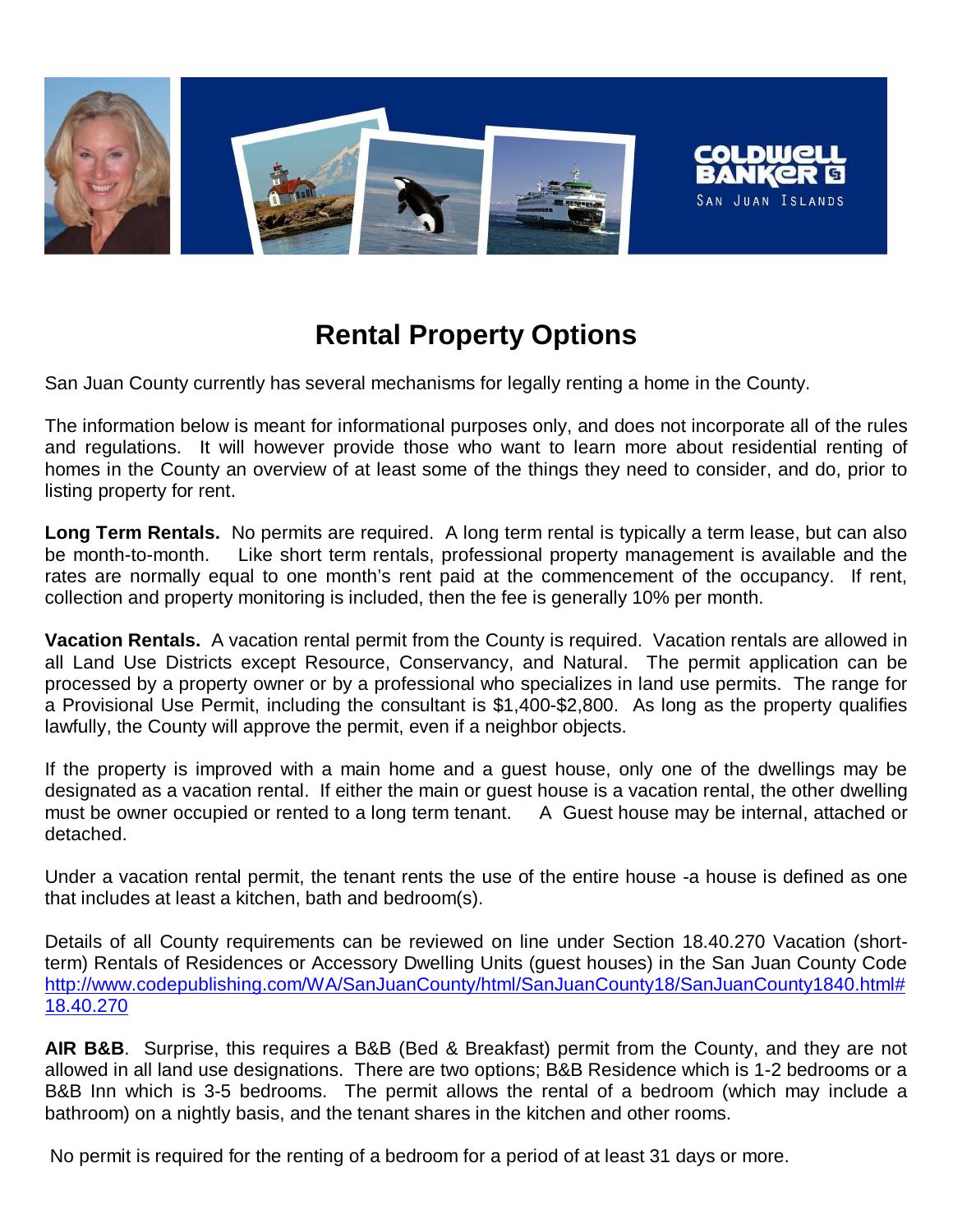The requirements for each type of B&B vary and are detailed in Hospitality Commercial Establishments – Bed and Breakfasts Section 18.40.250 of the San Juan County Code.

I have generally defined B&B restrictions below; however, a property owner should read the entire regulation when considering their property's qualifications. The land use designation (zoning) of the area, and the site and building configuration are determining factors in how a building may be rented. Some general statements:

#### **B&B Residential - 1-2 bedrooms.**

- Maximum occupancy limit of 6 quests.
- Must be owner-occupied single-family residence.
- Parking must be provided.
- Maximum of 3 guests if located on a private non-surfaced road and when the residence is more than 500 feet along the non-surfaced road.
- Maximum guest stay is no more than 30 consecutive days.

#### **B&B Inn – 3-5 bedrooms.**

- A standard of three people per room is used to determine maximum capacity.
- Must be proprietor-owner occupied single-family residence.
- Parking must be provided.
- If the property is served by non-paved County road for more than 500 feet, the permit will be limited to three guest rooms.
- Not allowed if access is by means of a shared private non-surfaced access road.
- Maximum guest stay is no more than 30 consecutive days.

## **Other Considerations**

Prior to making a decision about which type of rental is suitable and what is best for the property, an owner should consider the expenses associated with each type of rental, proposed income, and the potential impacts. One expense commonly overlooked is B&O (Business & Occupation) tax on the income.

**Short Term Property Management.** Professional property management fees vary slightly and there are only have a handful of property managers on the island. The fees may sound high at 30-35%, but a property owner should consider that these firms are operating your investment similar to a hotel and managing crews for repairs and cleaning. They have service providers on staff or available that respond to their requests in a timely manner. If you decide to self- manage your property, the honeymoon with vacation rentals may be over in a short period of time.

An important note: Those who manage long term rentals for **other people** are required to have a broker's license and maintain a trust account. Management of short term rentals does not require a broker's license.

**Consultants.** I highly recommend that you utilize a land use consultant for the permit process. The consultant will not only guide you through the process, they will assist you with the discussions you may need to have with adjacent property owners, with County officials and help you hire service providers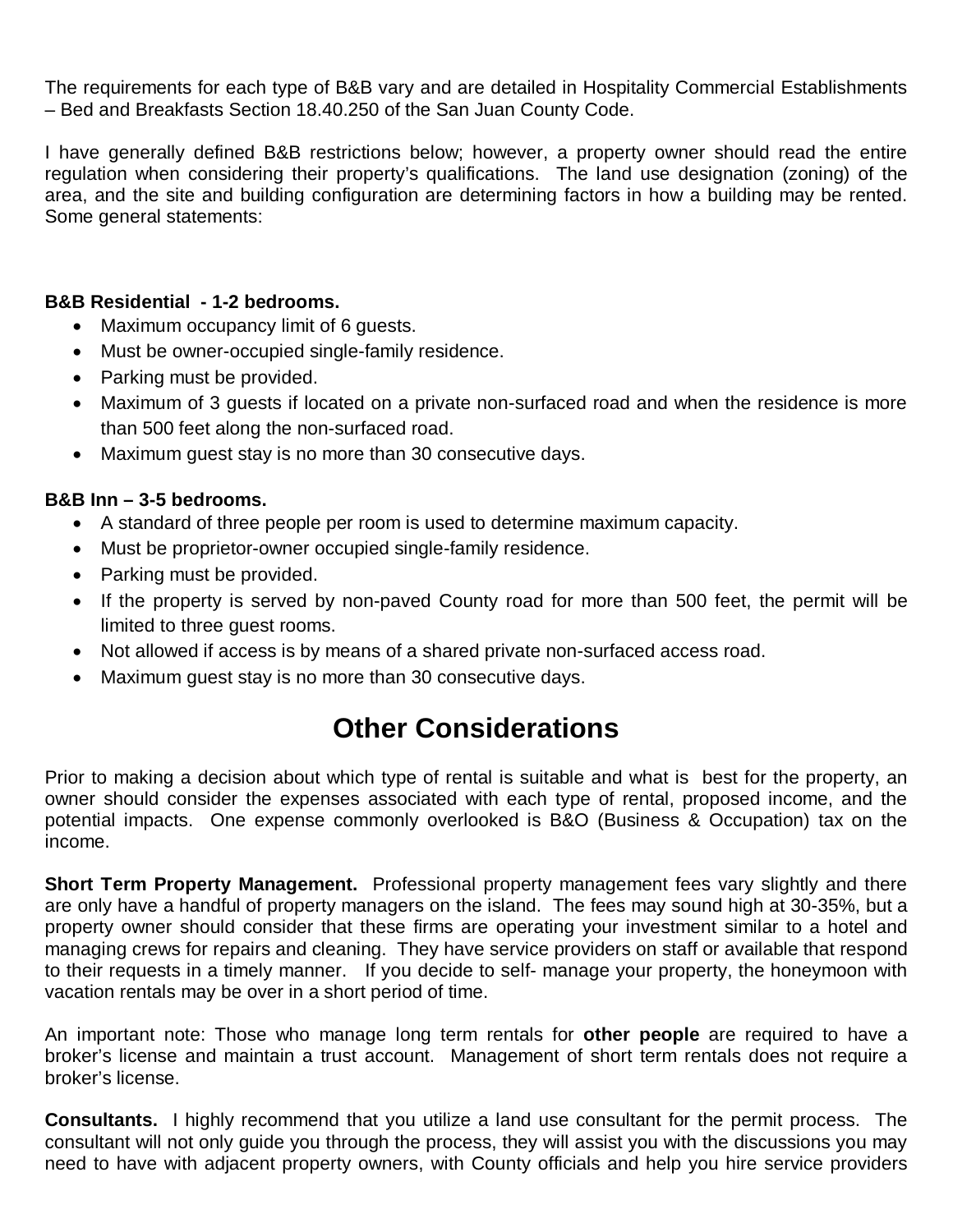such as surveyors, septic inspectors, well testers, etc. They can also give you a list of suggested rules to post in your home to insure that the tenants understand the home's functions and restrictions.

**Covenants, Conditions and Restrictions (CC&Rs).** As you may be aware, many plats have voted to restrict vacation rentals, as they deem them as a commercial or non-residential use. Even though the property may qualify for a vacation rental or B&B permit under the County code, the plat CC&Rs will over-rule the County's allowed use. Many plats made the decision to prohibit vacation rentals due to negative experiences. They most likely considered that some tenants were not respectful of the adjacent property owners with their music, loud voices and trespassing. Further, with delicate water and septic systems, vacation rental occupants can add pressure to these systems unless the tenant received proper instructions. Occupancy numbers may be elevated if the tenant decides to have a party just like I had last week.

I was unable to locate any statistical data to support that a person on vacation does more dishes, laundry or uses the bath facilities or road systems any more than a family of four living in a home. My guess is they do use the refrigerator door more to get a fresh beverage and I assume the BBQ never gets a break. I can't imagine any person on vacation creates more recycle than my family, but it is possible.

**Town Water.** Homes on the Town's water system that are not zoned commercial do not qualify for a vacation rental permit. The best rumor I could find on this decision was at one time the hotel, B&B and motel owners felt that single family homes with vacation permits were direct competition and asked the Town to restrict the permits; water was a good vehicle to do so. However, now that periodically during the year the hotels, motels and B&B are fully occupied, it may be something that the Town should reconsider. Again, is there evidence that a vacation rental occupant on Town water uses more water than a primary resident? This will be a tough decision for the Town to weigh the pros and cons on.

**Insurance.** For the operation of a vacation rental home or B&B the property owner should have adequate insurance. Their carrier must write a commercial policy, the standard rental policy assumes month-to-month or long term, not nightly. The property owner should also consider having a liability umbrella policy in the event of a major injury to the tenant. The property manager's policy insures them, not the property owner. Commercial homeowner's insurance may be twice the price of a standard owner occupied insurance policy.

### **Options**

Having said all the above, options may change in the future. Rumor has it that the Council is considering amending the vacation rental ordinance and the need for a moratorium has been mentioned in public meetings.

One stated reason on the need for a moratorium on the issuance of additional vacation rentals permits is to increase the pool of long term rentals available to island families in disparate need of a place to live.

The unintended consequences of a moratorium may be that property owners will illegally operate a vacation rental in their home or use the 31 day loophole to avoid non-compliance. If a property owner has a rental agreement with a tenant for 31 days or more, that is defined as long term. Whether that tenant is on vacation and is paying what would be considered "Summer Rates" and only stays for 10 days isn't an issue, they contracted for 31 days.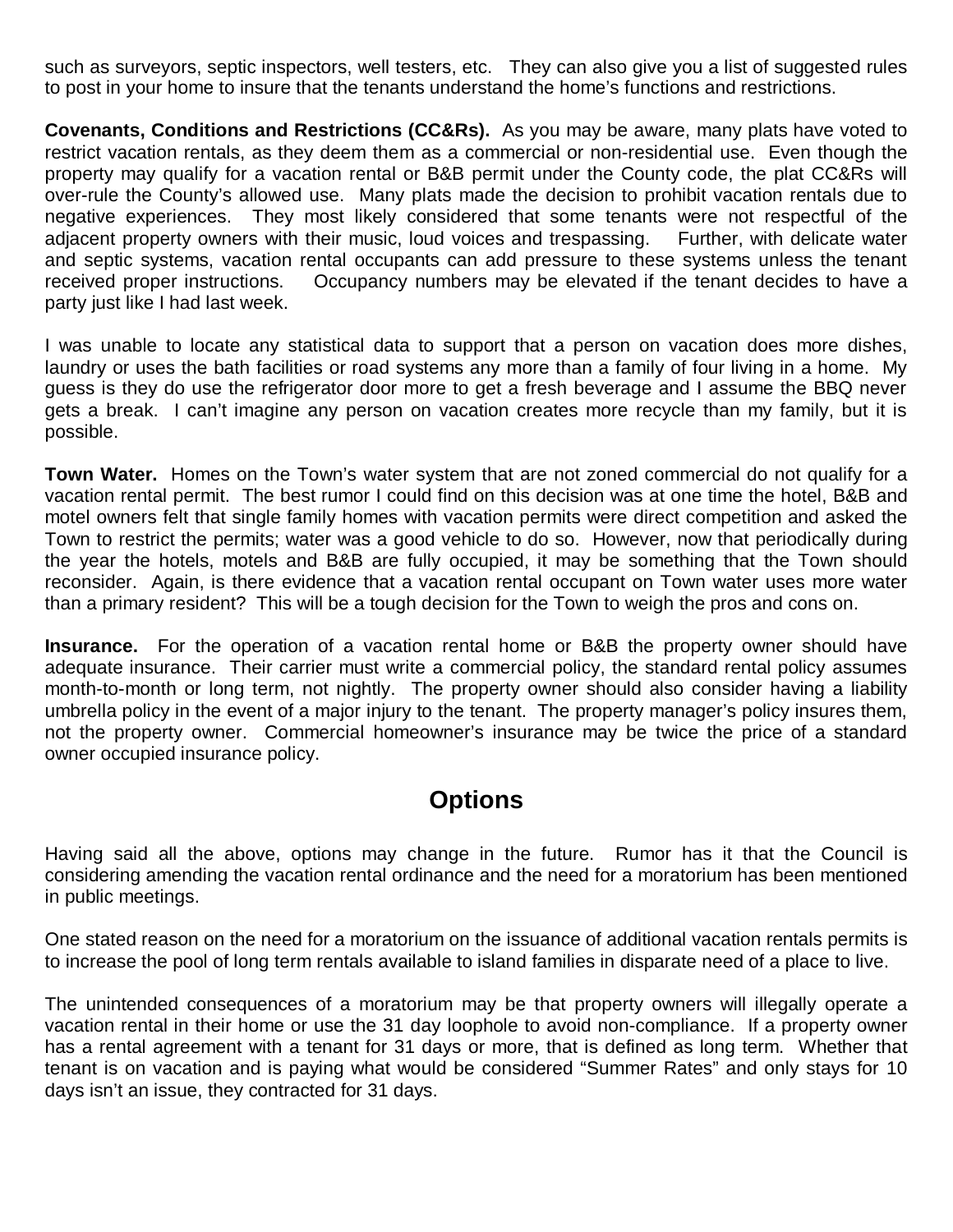If the Council decides to place a moratorium on the permits, they may also need to consider enforcing non-compliance under a proactive pattern versus compliant based response. Enforcement may require a full time vacation rental police person.

How will that look? A cease and desist order is provided to the property owner who must call all of the future booked tenants and tell them that they were operating illegally? Now the County is no longer allowing them to rent their home, so sorry that your 10 year reunion with your entire family is now cancelled. Good luck with finding a new location.

This issue is not unique to San Juan County, this is a national issue due to demand created by people traveling and not overly excited about going to other countries or staying in large and expensive hotels. Other cities are considering moratoriums -although some are not as dependent upon the tourism industry as we may be.

The vacation rentals by owner (VRBO) or Air B&Bs are a newly created industry, and not yet fully regulated in most cities. We are all in the same boat and must review how these units are functioning and review the governing ordinances; similar to how cities are addressing Uber; which I assume is heading our way as well.

Lack of affordable rentals and housing in general must be addressed, but is it the best option to restrict how a property owner decides to have their property produce income? A lot of unanswered questions; and affordable housing is related, but an entirely a different topic that needs to be dealt with.

Neither vacation rentals nor long terms rentals "pencil" on this island. Rents may be high enough to pay taxes and insurance and some maintenance, but our levels do not typically meet or exceed the debt service of a highly leveraged property -such as one with an 80% Loan to value mortgage.

I believe that the vacation rental versus long term situation will correct itself for homes that are valued under \$500,000. When a property owner does the math and realizes that the net income is very similar for both a long term tenant versus a vacation rental, the romance of vacation rental income will tarnish. It will be quickly replaced with a property owner's overly burdensome, never ending, chore list of maintenance, repairs and tenant requests.

As in the case of real estate sales, many property owners here assume if Seattle is a robust market then the San Juan Islands are one as well, but that is not the case. Our sale and rental markets are very different from the metropolitan areas, and yes, a vacation rental in the Seattle area will debt service much better than one located in San Juan County.

As someone that works in the industry, I believe that before a moratorium is considered, a revision to the regulations should be implemented first. The greatest opposition is concerns over the tenant's behavior and that is directly attributed to a lack of rules and use instructions provided by the property owners. I believe that the vacation rental permits should be renewed periodically. Complaints should be taken into consideration at that time and the permit suspended if there were ongoing violations.

In a perfect world, the County would collect evidence of business license and B&O tax payments as part of the renewal. Having the property owner evidence their septic inspection and well testing is reasonable, but a nightmare for administration to monitor and follow-up. Unfortunately, this type of administration would require another full time vacation rental police person and would no doubt increase the fee structure.